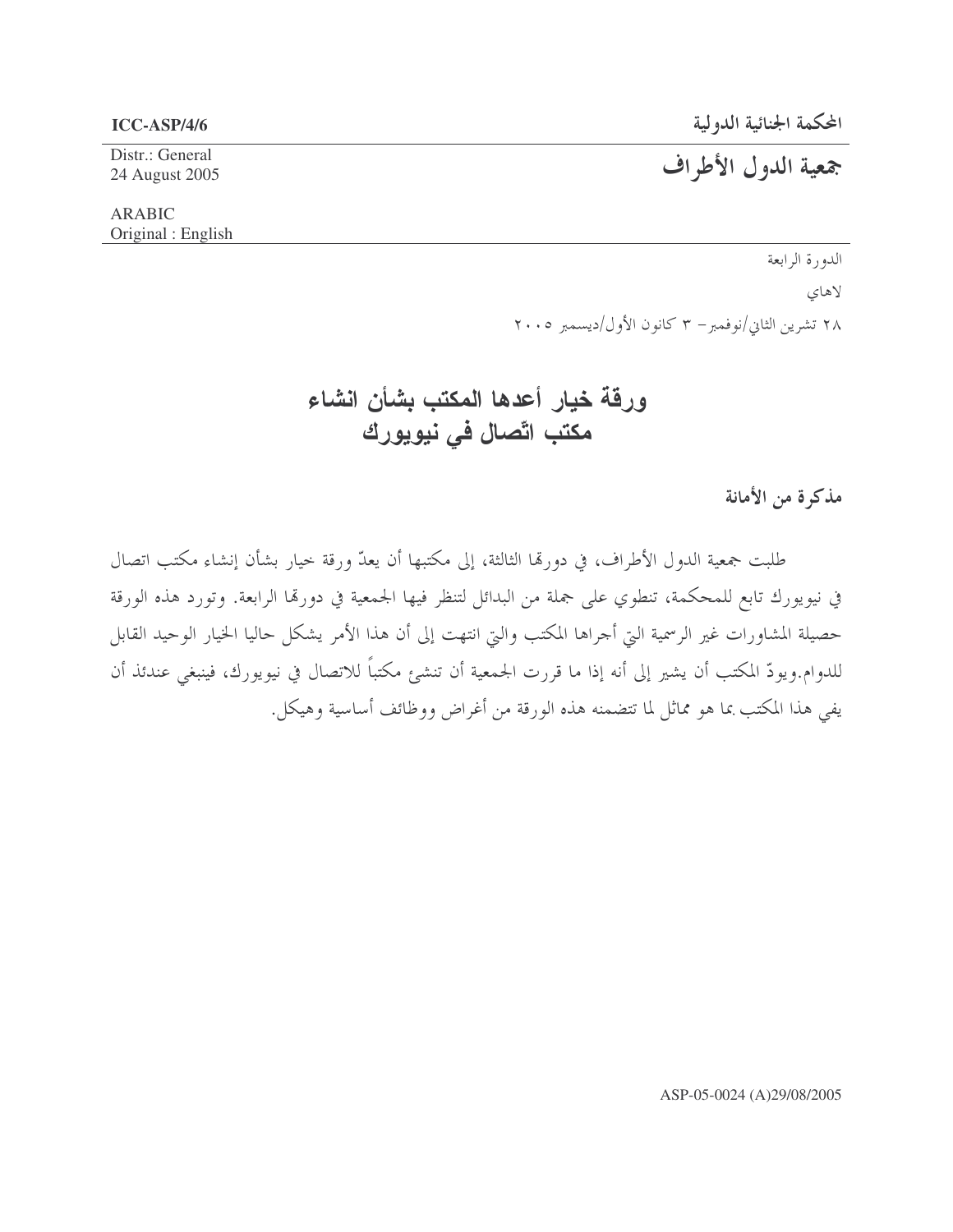#### مقدمــــــة

١– قامت جمعية الدول الأطراف في نظام روما الأساسي للمحكمة الجنائية الدولية ("المحكمة")، في دورمّا الثالثة المعقودة في لاهاي في أيلول/سبتمبر ٢٠٠٤، باقرار توصية الفريق العامل المعنى بالميزانية البرنامجية لسنة ٢٠٠٥ القائلة بضرورة اجراء الجمعية في دورها الرابعة المزيد من النظر في امكانيات الاتصال المباشر بين الأجهزة المعنية التابعة للمحكمة وبين الجهات الممكن محاورتما في نيويوك، وذلك بالاستناد إلى ورقة خيار يضعها المكتب. وسعيا لإعداد مثل هذه الورقة، انشأ المكتب فريقا عاملا للنظر في "العلاقة بين الأمم المتحدة والمحكمة بما في ذلك مسألة انشاء مكتب للاتصال في نيويورك" . وعقد الفريق العامل أربع جلسات في نيويورك تبادلت حلالها الوفود وجهات النظر حول فكرة مكتب للاتصال في نيويورك تابع للمحكمة. وقد انقسمت الوفود بشأن ضرورة قيام مكتب للاتصال في نيويورك. ورغم تباين وجهات نظرها حول مبدأ انشاء مكتب للاتصال، تعاونت الوفود على اعداد ورقة حيار تمثل نموذجا قابلا للبقاء من حيث الهيكل والوظائف والميزانية، بخصوص مكتب للاتصال في نيويورك في حالة اختيار جمعية الدول الأطراف انشاء هذا المكتب. وتقدم هذه الوثيقة بوصفها ورقة الخيار التي أعدها المكتب بشأن انشاء مكتب للاتصال في نيويورك، لكي تنظر فيها جمعية الدول الأطراف وتقرر ما إذا كانت ترغب في انشاء المكتب المذكور .

### الغرض

٢ – يهدف انشاء مكتب للاتصال في نيويورك إلى توفير الدعم للمحكمة في تحقيقاها وعملياها الميدانية ومهامّها العامة من حلال تسهيل التفاعل بين أجهزة المحكمة وأمانة جمعيّة الدول الأطراف من جهة والأمم المتحدة ووكالاقما المتخصصة من ناحية أخرى. كما من شأن مكتب للاتصال في نيويورك أن يساعد على ضمان التنفيذ الناجح لاتفاق العلاقة بين المحكمة الجنائية الدولية والأمم المتحدة، ولما يلزم أن يقوم من تعاون تنفيذي بين المؤسستين كلتيهما. علاوة على ذلك، من شأن الحضور الدائم في نيويورك أن يسمح بالحوار المستدام حول المسائل ذات الاهتمام الجاري بالنسبة إلى المحكمة. ومن شأن قيام مكتب في نيويورك أن يمكِّن المحكمة من الاستحابة السريعة لمقتضيات الحالات الطارئة المنطوية على قضايا هي محلٌّ تعاون مع الأمم المتحدة.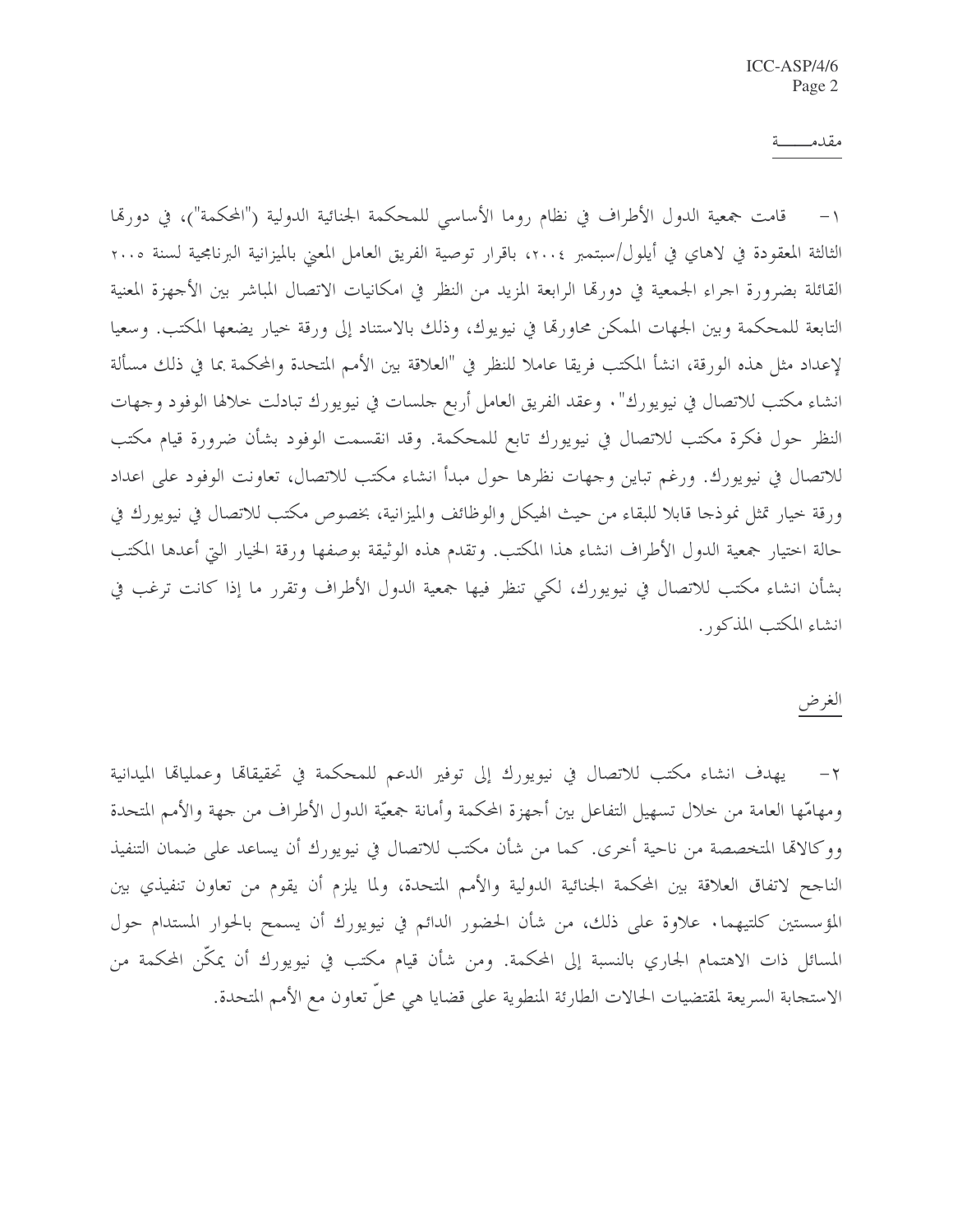المهام الأساسية

٣- إن قيام تعاون عام مع الأمم المتحدة ووكالاتما يتطلب بناء شبكات على صعيد منظومة الأمم المتحدة، وهذا البناء لا يتسنــّـي إلاّ من حلال الاتصالات الشخصية المستدامة والمتواصلة. أما الزيارات المنقطعة التي يؤديها المسؤولون الرسميون التابعون للمحكمة إلى نيويورك وكذلك الاتصالات الإلكترونية، وإن كانت مفيدة، إلاَّ أنها لا تعوض الاتصال الشخصي المستدام والمتواصل مع الأمم المتحدة. ثم إن تطوير الشبكات أمر حيوي بالنسبة للمحكمة لمتابعة واستشراف ما يستجدُّ من تطوِّرات قد تؤثَّر في عمليات المحكمة. وبدون الحضور الدائم في نيويورك، قد تواجه المحكمة المخاطر المتمثلة في مفاجأها بالأحداث واتخاذ قرارات مبنية على معلومات عفا عليها الزمن. وفي الوقت نفسه، ربما تتخذ قرارات من طرف جهات فاعلة في نيويورك بالاستناد إلى معلومات عن المحكمة تكون معلومات قديمة أو غير دقيقة. أضف إلى ذلك أن تسوية بعض القضايا المحددة غالبا ما تتطلب اتصالات كثيفة رسمية أو غير رسمية لا يمكن اجراؤها بشكل مستدام فعلا انطلاقا من لاهاي. ويمكن، في حالات أخرى، أن ييسِّر مكتب للمحكمة في نيويورك التعاون والعمل ذوي الطابع العاجل.

ومن شأن قيام مكتب للمحكمة في نيويورك أن يوفر الدعم الإداري العملي واللوحستي والتشغيلي  $-\xi$ لأنشطة المحكمة، فضلا عن أنشطة أجهزها المختلفة وأنشطة أمانة جمعيّة الدول الأطراف ("الجمعيّة"). ومن شأنه أيضا أن يقدم الدعم لمكتب الجمعية في نيويورك ولأفرقتها العاملة ولرئيس المكتب ما أمكن ذلك. ويجوز لمكتب الاتصال، بحسب ما تملية الظروف، ورهنا بمطالب عملائه، أن يضع الأولويات المتعلقة بمسؤولياته والتي من شألها أن تشمل ما يلي:

فيها يخصّ المحكمة:

إقامة اتصالات رسمية وشبكات غير رسمية لتمكين المحكمة من الوقوف على التطورات التي  $\sim$ تستجدّ على صعيد الأمم المتحدة؛ ٢٠ تيسير الاتصال الفعّال والتعامل اليومي بين المحكمة والأمانة العامة للأمم المتحدة ومختلف برامج الأمم المتحدة وصناديقها ومكاتبها والوكالات المتخصصة التابعة لها، بما في ذلك تمثيل المحكمة لدى الأمم المتحدة؛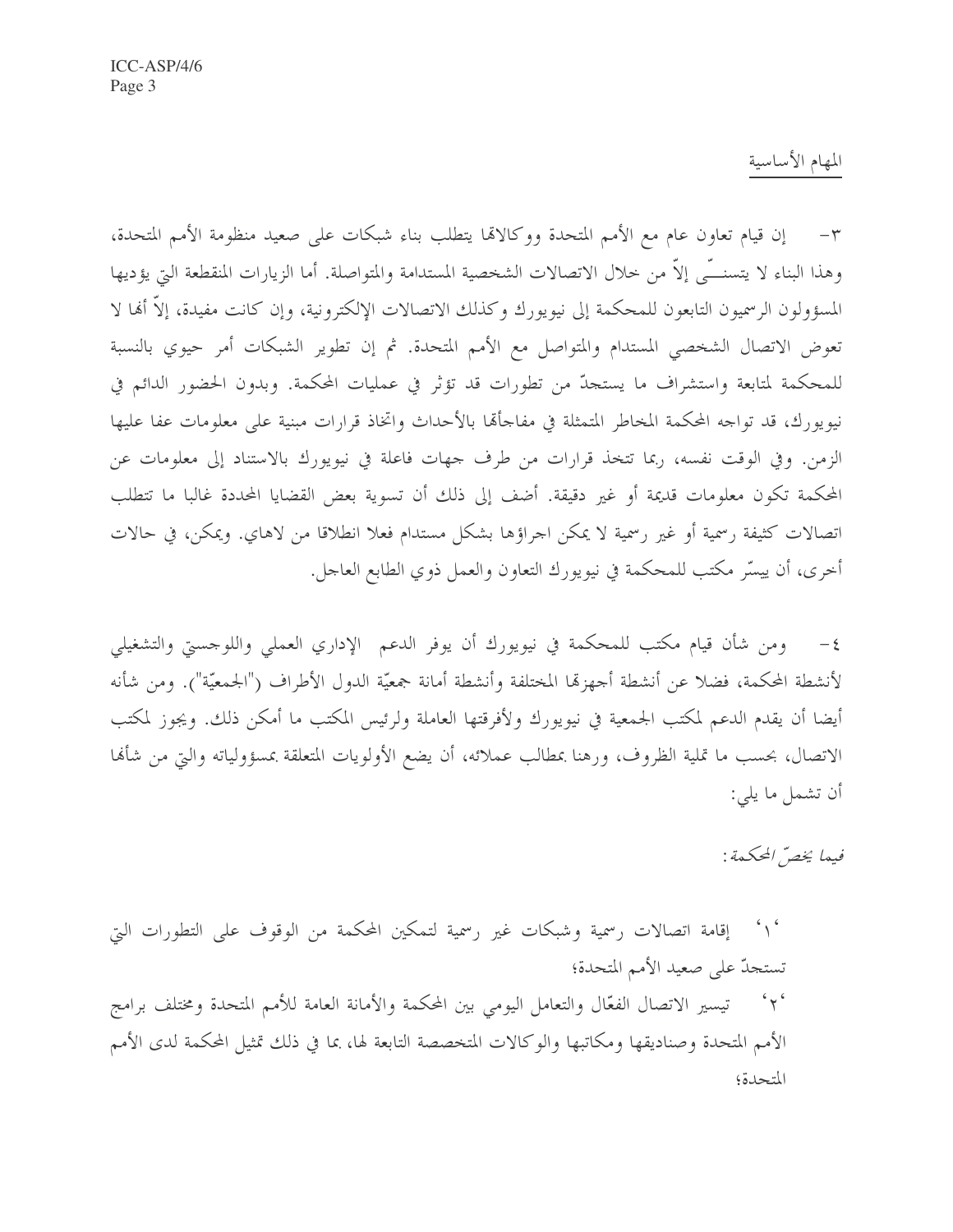$45$ الحفاظ على الاتصال والتعاون المنتظمين والمتواصلين مع البعثات الدائمة والمنظمات الدولية والاقليمية والمنظمات غير الحكومية ذات المركز الاستشاري لدى المحلس الاقتصادي والاجتماعي التابع للأمم المتحدة؛  $\epsilon$   $\epsilon$ الترتيب لجمع وتحليل وإصدار ونشر المعلومات المتعلقة بالقضايا ذات الاهتمام المشترك بين المحكمة والأمم المتحدة؛ التشاور والتعاون مع الأمانة العامة للأمم المتحدة بشأن القضايا الإدارية والمالية والمتعلقة بالموظفين  $\sim$   $\sim$ وغيرها من القضايا مثل تبادل الموظفين؛ الترتيب لعقد الاجتماعات وتوفير الخدمات لها، وتقديم غير ذلك من الدعم اللوحستي للزيارات  $\sim$ التي يؤديها للأمم المتحدة المسؤولون الرسميون التابعون للمحكمة؛ الإشراف على الترتيبات التشغيلية بين المدعى العام أو المحكمة وشتى برامج الأمم المتحدة  $\sim$ وصناديقها ومكاتبها والوكالات المتخصصة التابعة لها؛ تسهيل تسوية المشاكل في الوقت المناسب في الميدان، وذلك من خلال استخدام المكتب كقناة  $\Lambda$ للإتصال بين المحكمة وشتى الشعب المسؤولة عن عمليات الأمم المتحدة في الميدان (جمهورية الكونغو الديمقر اطبة والسودان)؛

'٩ ' تأمين الدعم التقيي الذي يحتاجه المدعى العام والذي تقدمه الأمم المتحدة في محال التحقيقات؛

فيها يخصُّ أمانة جمعية اللهول الأطراف:

 $\sim$ الاضطلاع بالترتيبات اللوجستية وتقديم الدعم التقيي للجمعية، بما في ذلك رئيسها ومكتبها وهيئاتها الفرعية؛  $\sim$ الاضطلاع بالاتصال مع الدول الأطراف، منها على وجه الخصوص الدول التي ليس لها تمثيل في لاهاى؛  $44.6$ إقامة علاقات مع الدول التي ليست أطرافا في نظام روما الأساسي والعمل، بحسب الاقتضاء، على حثها على التصديق على هذا النظام؛  $\epsilon$   $\epsilon$ تسهيل وحدمة المداولات التي تحري بين الدول الأطراف بصدد قضايا المحكمة، وحاصَّة فيما يتصل بأنشطة الجمعية، بما في ذلك مكتبها والهيئات الفرعية التي تتخذ من نيويورك مركزا لها؛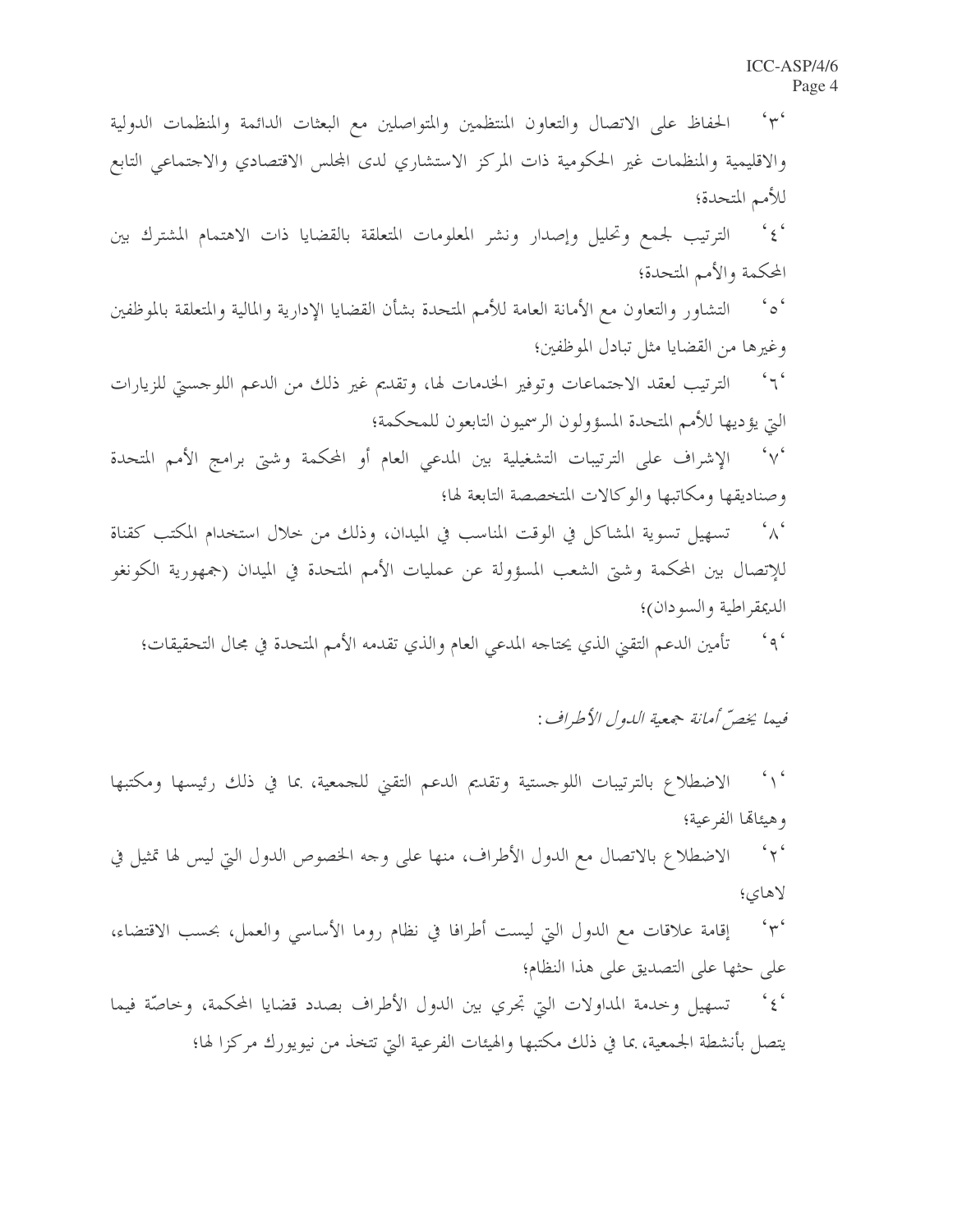هيكل المكتب

المفروض في هذا المكتب، بالنظر إلى طابعه الإداري والتشغيلي، أن يلحق بقلم المحكمة. ومن شأنه توفير خدماته للأجهزة التابعة للمحكمة ولأمانة الجمعية، ويتلقى تعليماته من المسؤولين في لاهاي ويقدم تقاريره مباشرة إليهم. ومع أن المكتب سيكون مسؤولا عن مساعدة المحكمة ككلِّ ستتخذ تدابير لكفالة احترام استقلال المدعى العام.

ويمكن، في البداية، تسيير شؤون المكتب من قبل موظفين اثنين احدهما برتبة ف–٥ والآخر برتبة خ م–٥.  $-7$ أما تعيين الموظفين الدائمين للمكتب فسيتمّ بطريقة علنية وشفافة وفقا للاجراءات المتعبة بالمحكمة.

ويفضــّـل، من الناحية المثالية، أن يقع المكتب داخل مقرّ الأمم المتحدة . بيد أنه بالنظر إلى ما تشكوه  $-\gamma$ المنظمة حاليا من نقص في المكاتب يكون البديل وقوعه في مكان مجاور لمبنى الأمم المتحدة. وسينشأ المكتب على أساس أنه يتمتع بمركز المراقب لدى الأمم المتحدة.

إلى حانب ذلك، يُوفَّس لمكتب الاتصال غطاء من حلال اتفاق العلاقة القائم بين المحكمة الجنائية الدولية  $-\lambda$ والأمم المتحدة. أما فيما يتعلق بالبلد المضيف (الولايات المتحدة الأمريكية) فيكتسى الوضع بطابع أكثر تعقيدا. فبموجب الاتفاق القائم بين الأمم المتحدة والولايات المتحدة الأمريكية والمتعلق بمقرّ الأمم المتحدة (قرار الجمعية العامة ١٦٩ (د–٢) المؤرخ ٣١ تشرين الأول/أكتوبر ١٩٤٧) يُمنع على الولايات المتحدة، بموجب المادة ١١، أن تضع أي عراقيل في وجه المرور المؤقت الذي يمره المسؤولون الرسميّون التابعون للمحكمة إلى الأمم المتحدة أو منها. لكن إنشاء مكتب قد يقتضى أكثر من ذلك: فإما أن تــُطبق على المكتب القوانين ذات العلاقة المانحة لاعفاءات للمنظمات الدولية أو يطلبق عليه اتفاق يبرم مع البلد المضيف. ومن الجائز ألا يكون التفاوض حول مثل هذا الاتفاق أمرا روتينيا. إذ في غياب اتفاق البلد المضيف قد تلجأ المحكمة، بالضرورة، إلى تقصَّى إبرام ترتيبات مؤقتة. أما قضية الامتيازات والحصانات التي تمنح لمكتب الاتصال فتستلزم مزيدا من النظر على النحو الذي يضمن لمكتب الاتصال صون حرمته.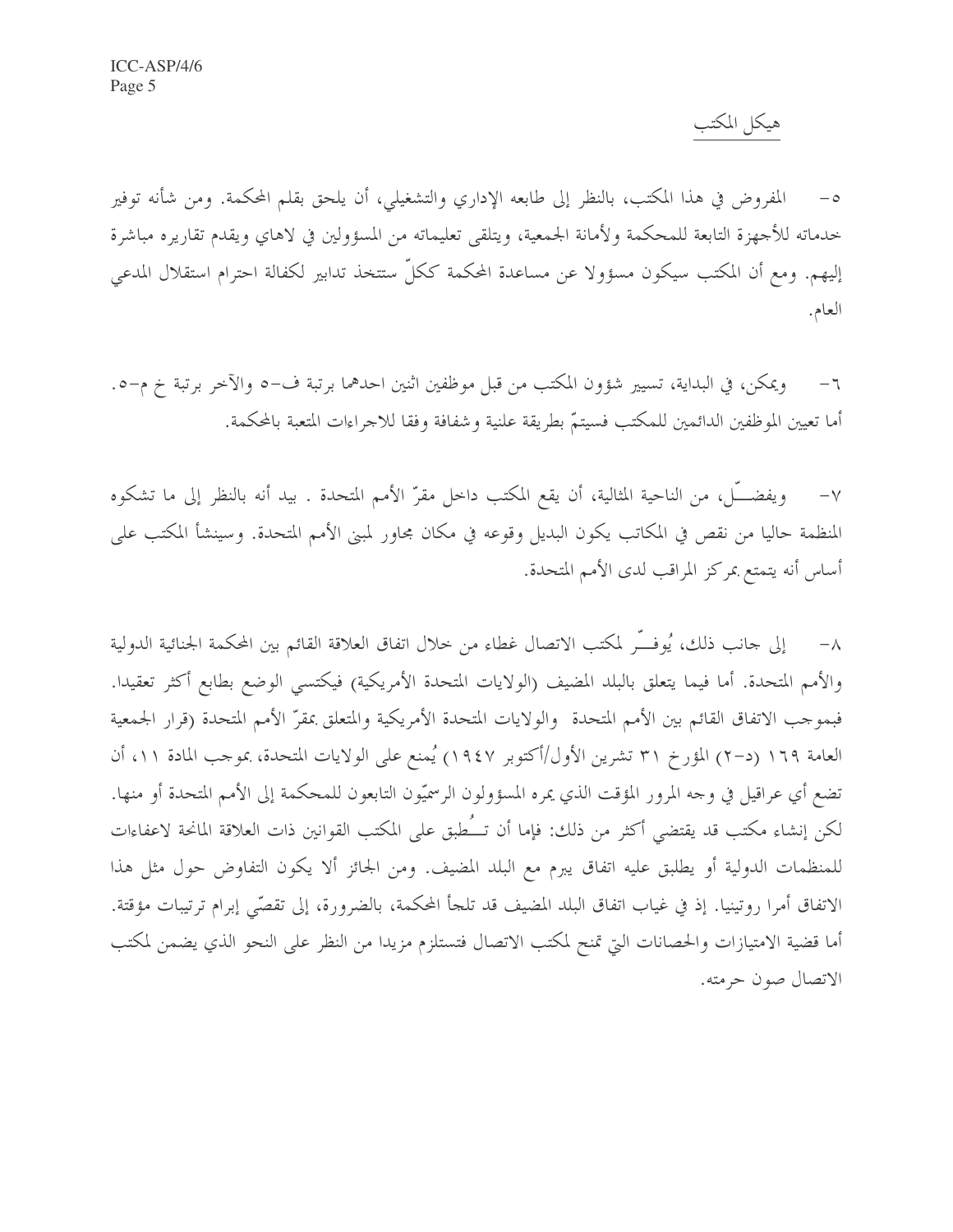### الآثار المالية

ستتاح للمكتب، قدر المستطاع، الخدمات الإدارية والمالية وغيرها من الخدمات التي يسديها قلم المحكمة.  $-9$ والمفروض أن تتضمن الميزانية الخاصّة بالمكتب التكاليف المتعلقة بما يلي ذكره:

- الموظفون (وظيفة واحدة من الفئة الفنية ف-٥ وأحرى من فئــة الخدمـــات العامة خ ع-٥)  $\sim$  $45$ استئجار المكاتب تكاليف التشغيل (المنافع والتأمين وما إلى ذلك ..)  $4\pi$  $\frac{c}{2}$ المعدات واللوازم الخاصّة بالمكتب  $\frac{1}{2}$ تكاليف السفر والضيافة
	- $\epsilon$   $\sim$ المساعدة المؤقتة العامة (أثناء الدورات التي تعقدها الجمعية، الخ …)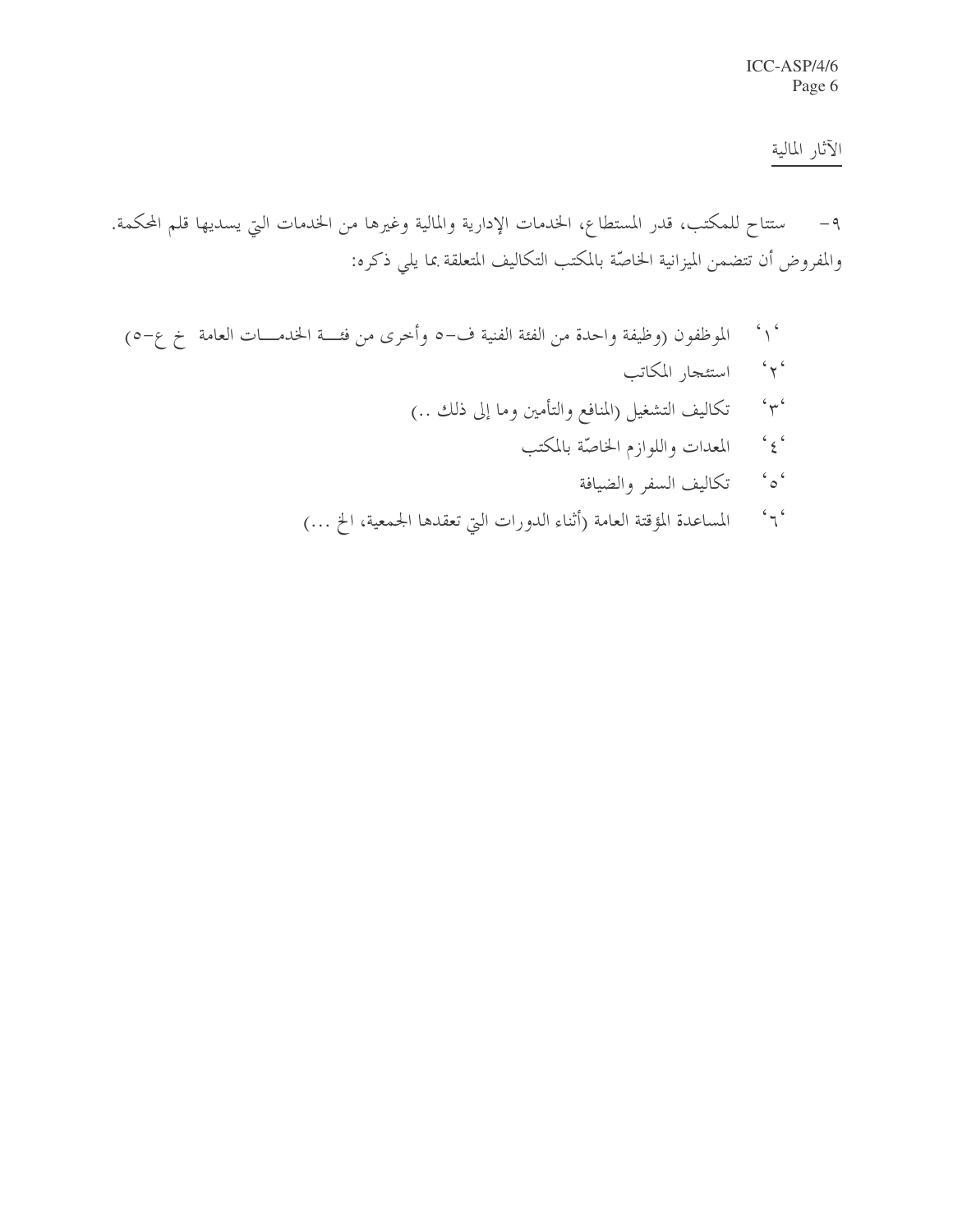مرفــــــق

# الميزانية المقترحة لمكتب الاتصال في نيويورك

الاحتياجات من الموارد (وظيفة واحدة من الفئة الفنية ف-٥ ووظيفة أخرى من فئة الخدمات العامة-الرتب الرئيسية)

| ميزانية عام ٢٠٠٦ المقترحة<br>(بألاف اليورو) |                     |                              | وظائف عام ٢٠٠٦               |                     |           | وظائف                                       | الىنــــــــد                  |
|---------------------------------------------|---------------------|------------------------------|------------------------------|---------------------|-----------|---------------------------------------------|--------------------------------|
| المجموع                                     | المتصلة<br>بالحالات | الأساسية                     | المحموع                      | المتصلة<br>بالحالات | الأساسية  | عسام<br>$\mathbf{y} \cdot \cdot \mathbf{z}$ |                                |
| $\Upsilon$                                  |                     | 172                          | $\left\langle \right\rangle$ |                     | $\lambda$ | صفر                                         | موظفو الفئة الفنية             |
| $7\,7$                                      |                     | $7\,7$                       | $\lambda$                    |                     | $\lambda$ | صفر                                         | موظفو فئة الخدمات العامة       |
| $\mathbf{Y}$ .<br>.                         |                     | $\mathbf{y}$ .               | ٢                            |                     | ٢         | صفر                                         | المحموع الفرعي، الموظفون       |
| $\setminus \mathcal{I}, \circ$              |                     | 17,0                         |                              |                     |           |                                             | المساعدة المؤقتة العامة        |
| $\setminus \mathcal{I}, \circ$              |                     | 17,0                         |                              |                     |           |                                             | المحموع الفرعي، الفئات الأخرى  |
| ٦                                           |                     | ٦                            |                              |                     |           |                                             | السفر                          |
| $\mathcal{N}$                               |                     | $\boldsymbol{\mathcal{F}}$ ( |                              |                     |           |                                             | الخدمات التعاقدية              |
| ٤٧                                          |                     | ٤٧                           |                              |                     |           |                                             | مصروفات التشغيل العامة         |
| ٥                                           |                     | $\circ$                      |                              |                     |           |                                             | اللوازم والمواد                |
| 29                                          |                     | 59                           |                              |                     |           |                                             | الأثاث والمعدات                |
| 155                                         |                     | 155                          |                              |                     |           |                                             | المحموع الفرعي–التكاليف<br>غير |
|                                             |                     |                              |                              |                     |           |                                             | المتصلة بالموظفين              |
| rr9,0                                       |                     | rr9,0                        |                              |                     |           |                                             | مجموع البرنامج الفرعي          |

١- احتياجات مكتب الاتصال من الموارد

(أ) هيكل موظفي مكتب الإتصال

١– يُقترح أن يضمّ في البداية مكتب الاتصال رئيسا للمكتب (ف–٥) ومساعدا إداريـــا وتقنيا (خ ع–٥). كما ينبغي توفير ما يلزم لاستخدام المساعدة العامة المؤقتة تحسبا للزيادات المؤقتة في عبء العمل.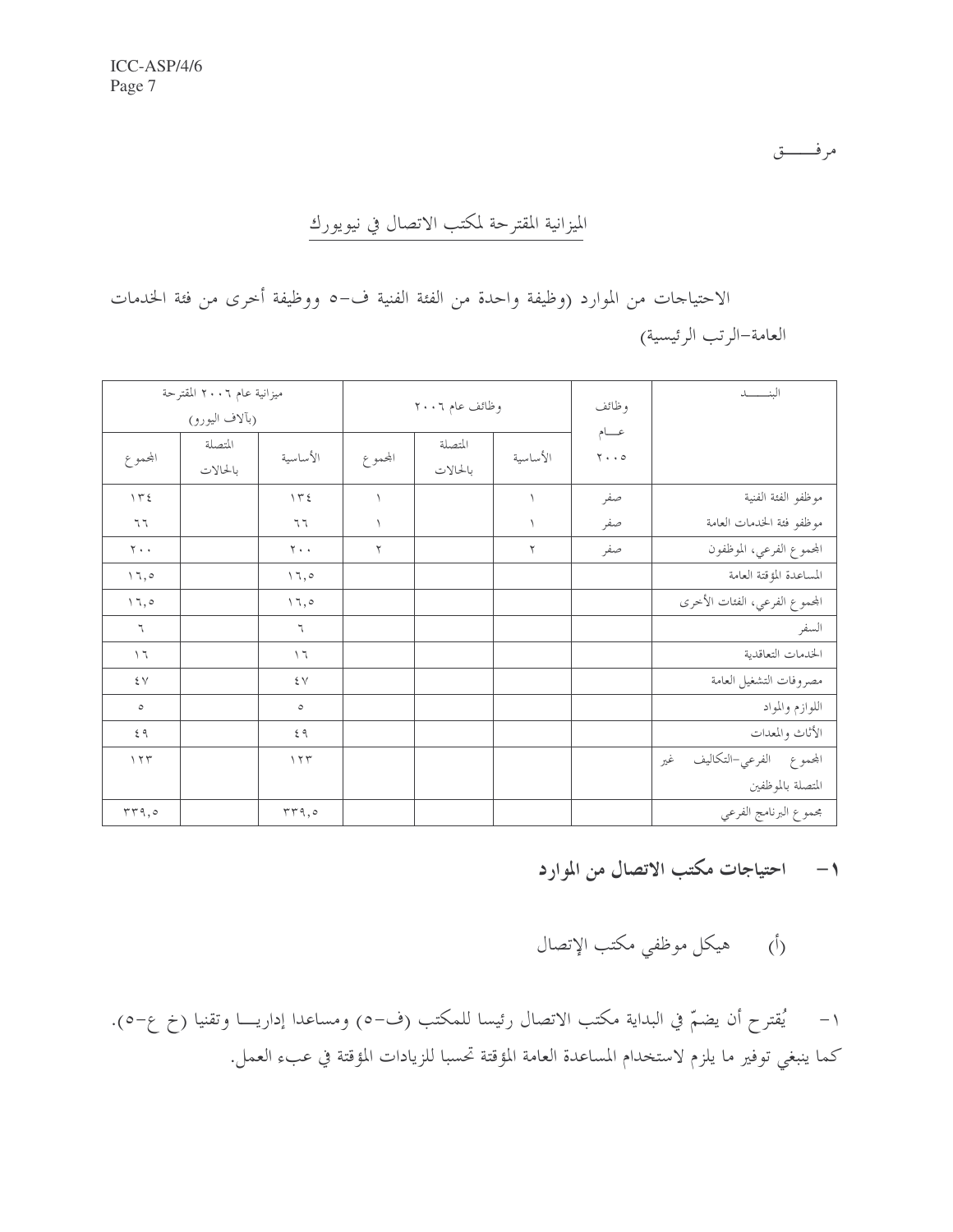ICC-ASP/4/6 Page 8

رئيس مكتب الأتصال

يكون رئيس مكتب الاتصال، الذي يُعيّن برتبة ف–٥، مسؤولا عن الإدارة السليمة لشؤون المكتب وستناط به المسؤولية العامة عن تأمين الخدمات للأجهزة ولأمانة جمعية الدول الأطراف في لاهاي على حدّ سواء. وسيكون رئيس المكتب، من الناحية الإدارية، مسؤولا أمام مسجّل المحكمة على حين يكون، من الناحية الموضوعية، بصفته شاغلا للوظيفة، مسؤولا بصورة مباشرة أمام الجهاز الذي يطلب إليه الخدمة.

ويتولى شاغل الوظيفة التنسيق مع الأمم المتحدة وهو يمثل المحكمة لديها ولدى البرامج والصناديق والمكاتب والوكالات المتخصصة التابعة لها والمؤسسات ذات الصلة بما. كما أنه سيتولى بالإضافة إلى ذلك الاتصال بممثلي الدول والمنظمات غير الحكومية ووسائط الاعلام. ويقوم شاغل الوظيفة، على وجه الخصوص، بتقديم تقاريره وإسداء المشورة إلى مكتب المدعى العام بشأن القضايا ذات العلاقة المطروحة على مجلس الأمن، ويقدم الدعم لرئيس الجمعية، بما في ذلك المكتب، أثناء اضطلاعه بواجبات وظيفته وينفذ القرارات ويطبق التعليمات الصادرة عن هيئة الرئاسة وقلم المحكمة.

المساعد الإداري والتقبي

يقوم شاغل وظيفة المساعد الإداري والتقني بتوفير الدعم الإداري واللوحستي لمكتب الاتصال وللزائرين من المسؤولين الرسميين القادمين من لاهاي، كما ينظم الموارد الإعلامية؛ ويقدم الدعم العام لمكتب الاتصال، ولاجتماعات المحكمة والمكتب ولدورات الجمعية في نيويورك.

المساعدة المؤقتة العامة

٢ – `` تم تخصيص ما يلزم لتوفير المساعدة المؤقتة العامة في فئة الحدمات العامة–الرتب الرئيسية، لمدة ثلاثة أشهر، تحسبا لما يطرأ من الزيادة المؤقتة في عبء العمل.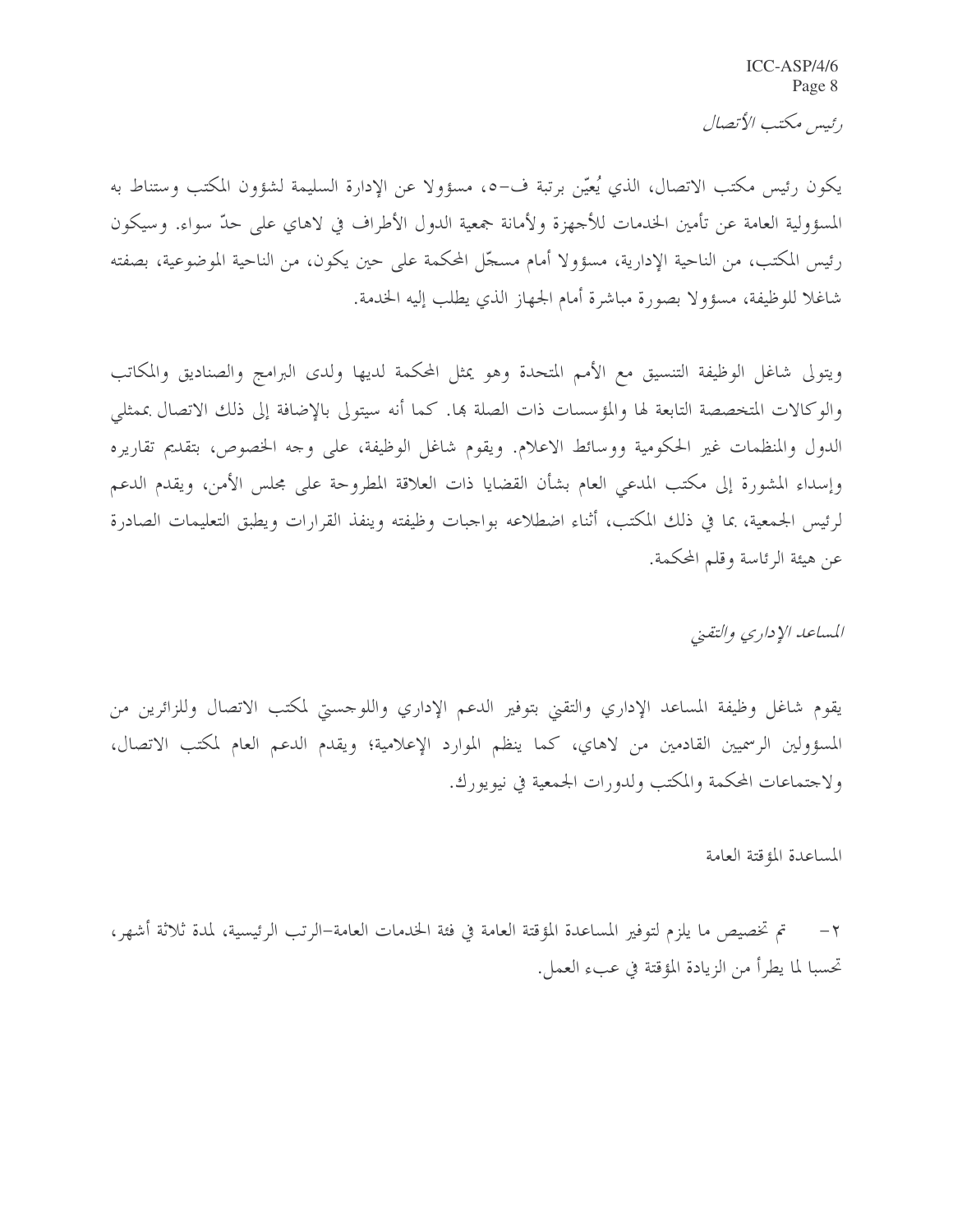(ب) احتياجات مكتب الاتصال من الموارد المادية

مصيروفات التشغيل العامة

٣– سيلزم استئجار حيّز يشغله المكتب بالقرب من مقرّ الأمم المتحدة. ويقدر أن يكفي مكان تصل مساحته إلى ٨٩٠ قدما مربعا (٨٠ مترا مربعا) لإيواء مكاتب تَسَعُ ثلاثة أشخاص إلى حانب قاعة للاجتماعات. ويمكن أن يوزع هذا الحيز على النحو التالي: مكتب لمدير مكتب الاتصال ومكتب للمساعد الإداري والتقني، ومكتب آخر يخصص للمندوبين الزائرين القادمين من المحكمة أو لتقديم المساعدة العامة المؤقتة. وتقدر تكاليف الاستئجار بمبلغ ٢٩,٤٨ يورو (٤٠ دولارا) للقدم المربع الواحد في السنة.

٤– وتشمل بقية التكاليف ما يتصل بالمنافع والاتصالات الجارية التي تستخدم الخطوط الثابتة والهاتف المحمول والوصول المدفوع الأجر إلى شبكة الانترنت والتكاليف المتصلة بالاجتماعات.

الأثاث والمعدات

- ٥- يشمل بند الأثاث والمعدات ما يلي:
- الأثاث العادي اللازم لثلاثة مكاتب ولغرفة اجتماعات.  $(\overline{()})$

(ب) أئتة المكتب: ثلاث محطات عمل، طابعتان، حاسوب محمول، خادم شبكة، كبلات، آلة نسخ وثائق وبرمجيات (قوامها برمجيات عادية، برنامج VISIO، برنامج MS Project، طابعة تعتمد نظام PDF ونظام TRIM).

> هاتفان جوالان، هواتف مشفَّـرة والوصول عن البعد إلى البريد الإلكتروين.  $(\tau)$